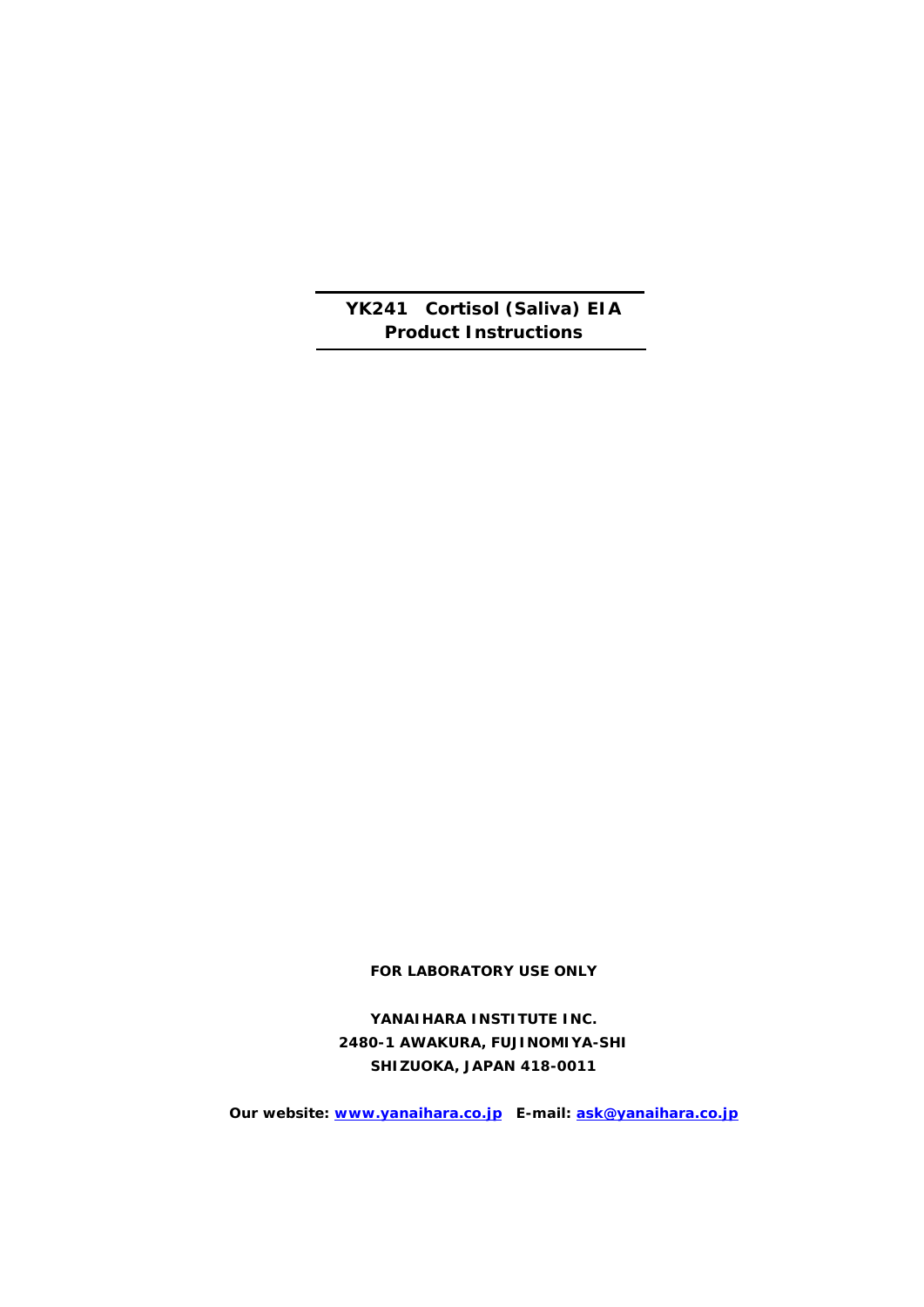# **Contents**

| I. Introduction                        | $\overline{2}$ |
|----------------------------------------|----------------|
| II. Characteristics                    | $\mathbf{3}$   |
| <b>II</b> . Composition                | 3              |
| <b>IV.</b> Method                      | $4 - 5$        |
| V. Notes                               | $5-6$          |
| <b>VI. Performance Characteristics</b> | $6 - 9$        |
| <b>W. Stability and Storage</b>        | 9              |
| <b>W. References</b>                   | $9 - 10$       |
| <b>IX.</b> Appendix                    | 10             |

**– Please read all the package insert carefully before beginning the assay –**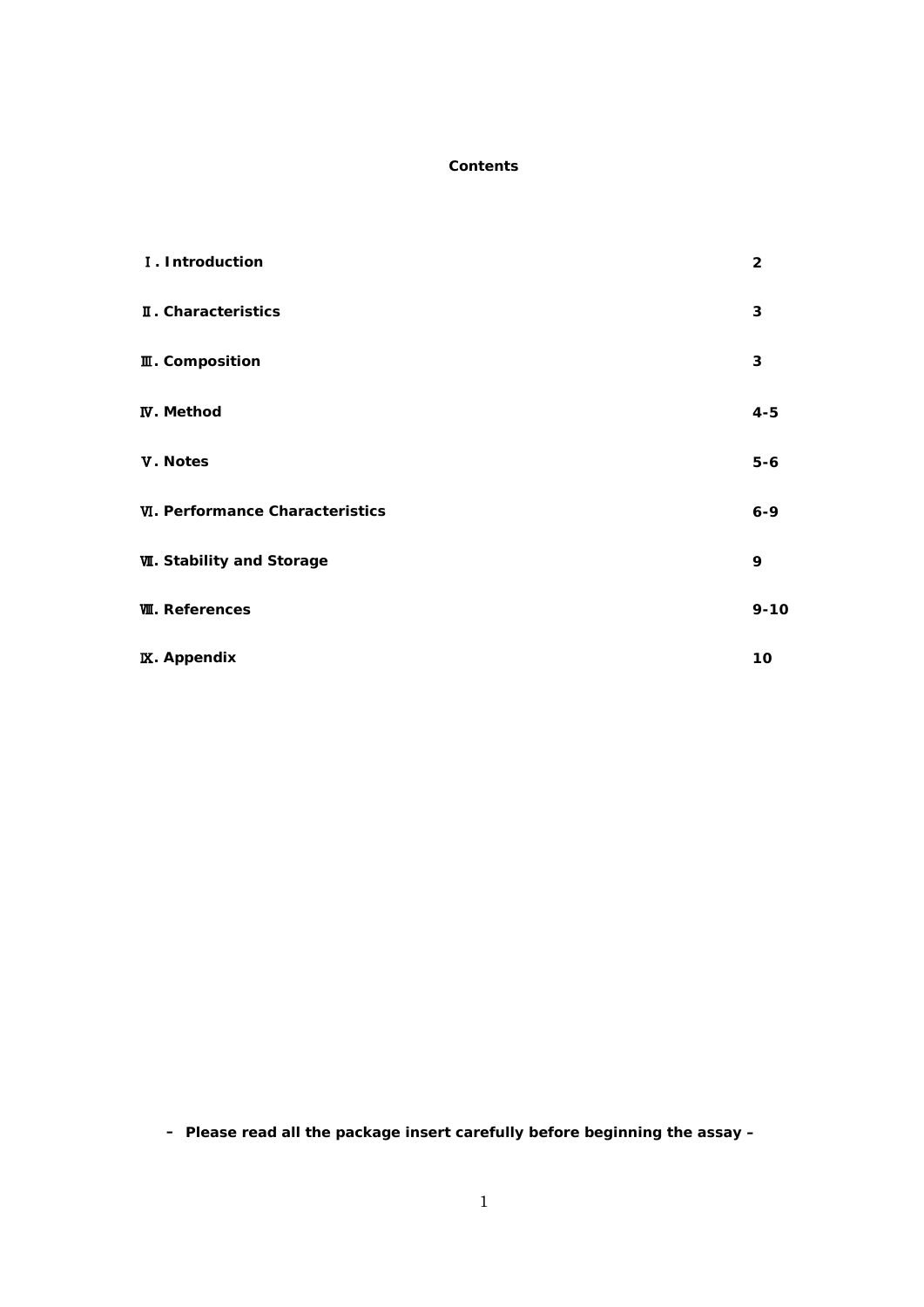# **YK241 Cortisol (Saliva) EIA Kit**

# **I. Introduction**

Cortisol (also called hydrocortisone, compound F) is a primary glucocorticoid hormone secreted from the cortex of adrenal gland. The adrenal corticosteroids are apparently involved in the regulation of a large number of biological activities, including carbohydrate, protein, and lipid metabolism; water and electrolyte balance; bone formation, etc. Cortisol also functions as an important anti-inflammatory and plays a role in hypersensitivity, immunosuppression, and disease resistance. Production of cortisol follows an ACTH-dependent circadian rhythm, with a peak level in the morning and decreasing levels throughout the day  $^{(1)}$ . Cortisol is often referred to as the "stress" hormone" as it is involved in the response to stress sensitively and the levels rise independently of circadian rhythm in response to stress (2)

In blood, over than 90% of cortisol is bound to a plasma protein called corticosteroid-binding globulin (CBG) and plasma albumin, some parts of unbound free cortisol are secreted to saliva. Majority of cortisol in saliva remains unbound to protein. The levels of saliva cortisol are not affected with saliva secretion flow rate, and have good correlation between cortisol measurements in saliva and serum. Furthermore, saliva cortisol is relatively stable to the degradation by enzymes and freezing-thawing cycles <sup>(3)</sup>.

The newly developed cortisol (saliva) EIA kit by our laboratory provides a high sensitivity, quantitative tool for direct determination of cortisol in saliva without pre-treatment for sample. Furthermore, assays using this kit can be completed within a short period. The cortisol (saliva) EIA kit newly developed will be a quite useful tool for further development in cortisol research.

#### **YK241 Cortisol (Saliva) EIA Kit Contents**

- ▼ The kit assay range: 0.012-3.000µg/dL.
- ▼ The assay running time: 1h. + 0.5 h.
- ▼ Maximum measurable samples: 41 in duplicate
- ▼ Test sample: saliva.
- ▼The 96-well plate in the kit is consisted of 8-wells strips, so that the kit can be used dividedly in strips.
- ▼ Intra-assay %CV: 3.9~4.6
- ▼ Inter-assay %CV: 4.3~5.9
- ▼ Store all the components in the kit at 2-8℃.
- ▼ The expiry date is stated on the package.

1) Antibody Coated Plate 2) Cortisol Standard 3) HRP-Labeled Cortisol 4) Buffer Solution 5) TMB Substrate 6) Concentrated Wash Solution 7) Reaction Stopping Solution 8) Adhesive Foil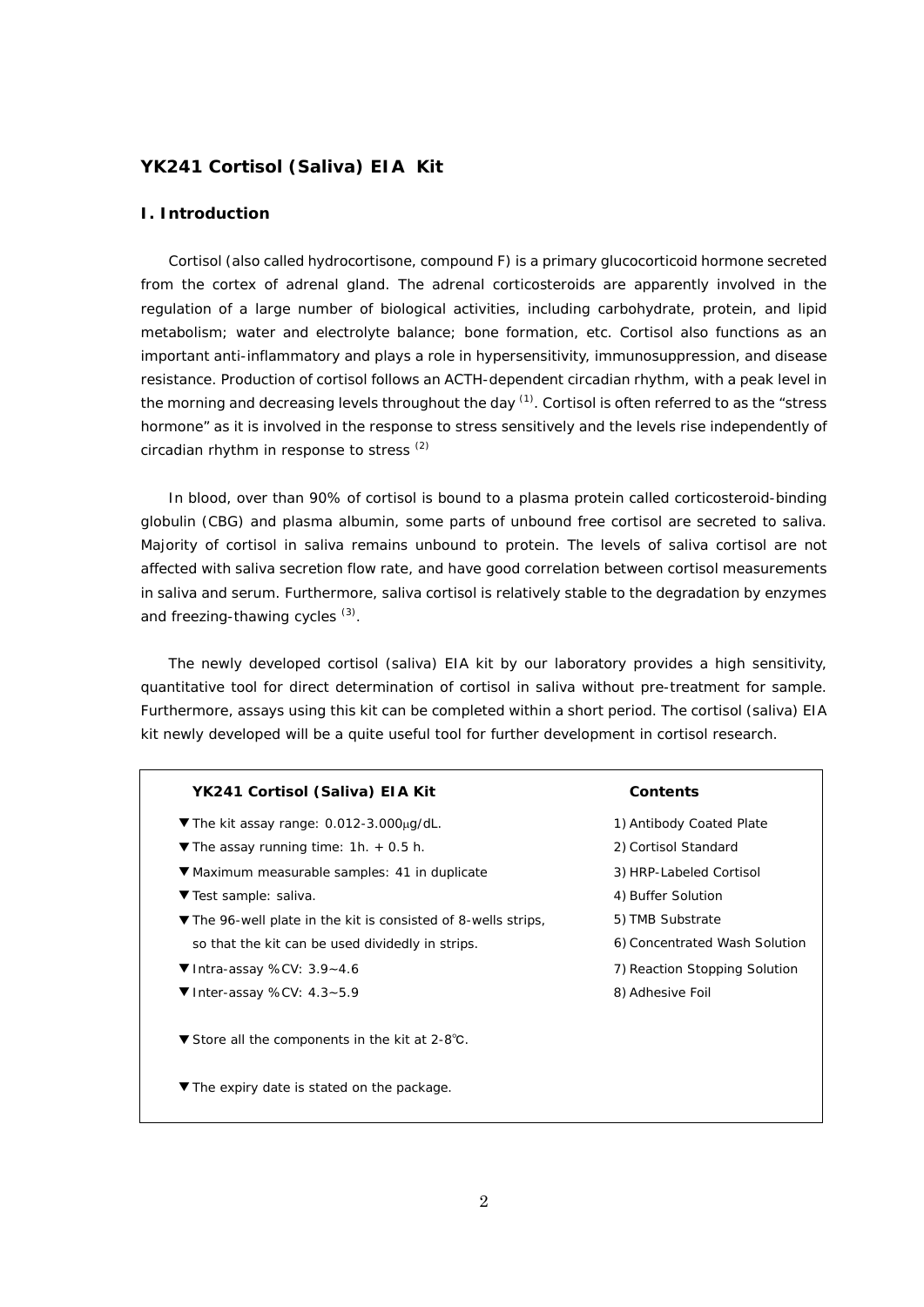# **II. Characteristics**

This EIA kit is used for quantitative determination of cortisol in saliva. It has various advantages, such as no extraction procedure of samples, short assay time, practically no influences of other body fluids or physiological active substances coexisting in samples assayed.

**<** Specificity **>**

The specificity of this EIA kit is shown on page 9.

**<** Assay Principle **>**

This EIA kit for determination of cortisol is based on a competitive enzyme immunoassay using combination of specific antibody to cortisol and cortisol-horseradish peroxidase (HRP) conjugate (HRP-labeled cortisol) system. The 96 wells plate is coated with cortisol specific antibody, to which cortisol standard or samples, HRP-labeled cortisol are added for competitive immunoreaction. After incubation and plate washing, HRP enzyme activity is determined by 3,3',5,5'-tetramethylbenzidine (TMB) and the concentration of cortisol is calculated.

|   | Component                         | Form               | Quantity             | Main Ingredient                         |
|---|-----------------------------------|--------------------|----------------------|-----------------------------------------|
|   |                                   |                    |                      |                                         |
| 1 | <b>Antibody Coated Plate</b>      | microtiter plate   | 1 plate (96 wells)   | Monoclonal anti-cortisol antibodies     |
| 2 | Cortisol Standard                 | lyophilized powder | 1 vial $(0.12\mu q)$ | Synthetic cortisol                      |
| 3 | <b>HRP-Labeled Cortisol</b>       | liquid             | 1 vial (0.15mL)      | HRP conjugated cortisol                 |
| 4 | <b>Buffer Solution</b>            | liquid             | 1 bottle (50 mL)     | <b>BSA-containing PBS buffer</b>        |
| 5 | <b>TMB Substrate</b>              | liquid             | 1 bottle (12 mL)     | 3, 3', 5, 5'-Tetramethylbenzidine (TMB) |
| 6 | Concentrated Wash Solution        | liquid             | 1 bottles (25 mL)    | 1% tween20 concentrated saline          |
| 7 | <b>Reaction Stopping Solution</b> | liquid             | 1 bottle (12 mL)     | 1M Sulfuric acid                        |
| 8 | Adhesive Foil                     |                    | 2 sheets             |                                         |

#### **III. Composition**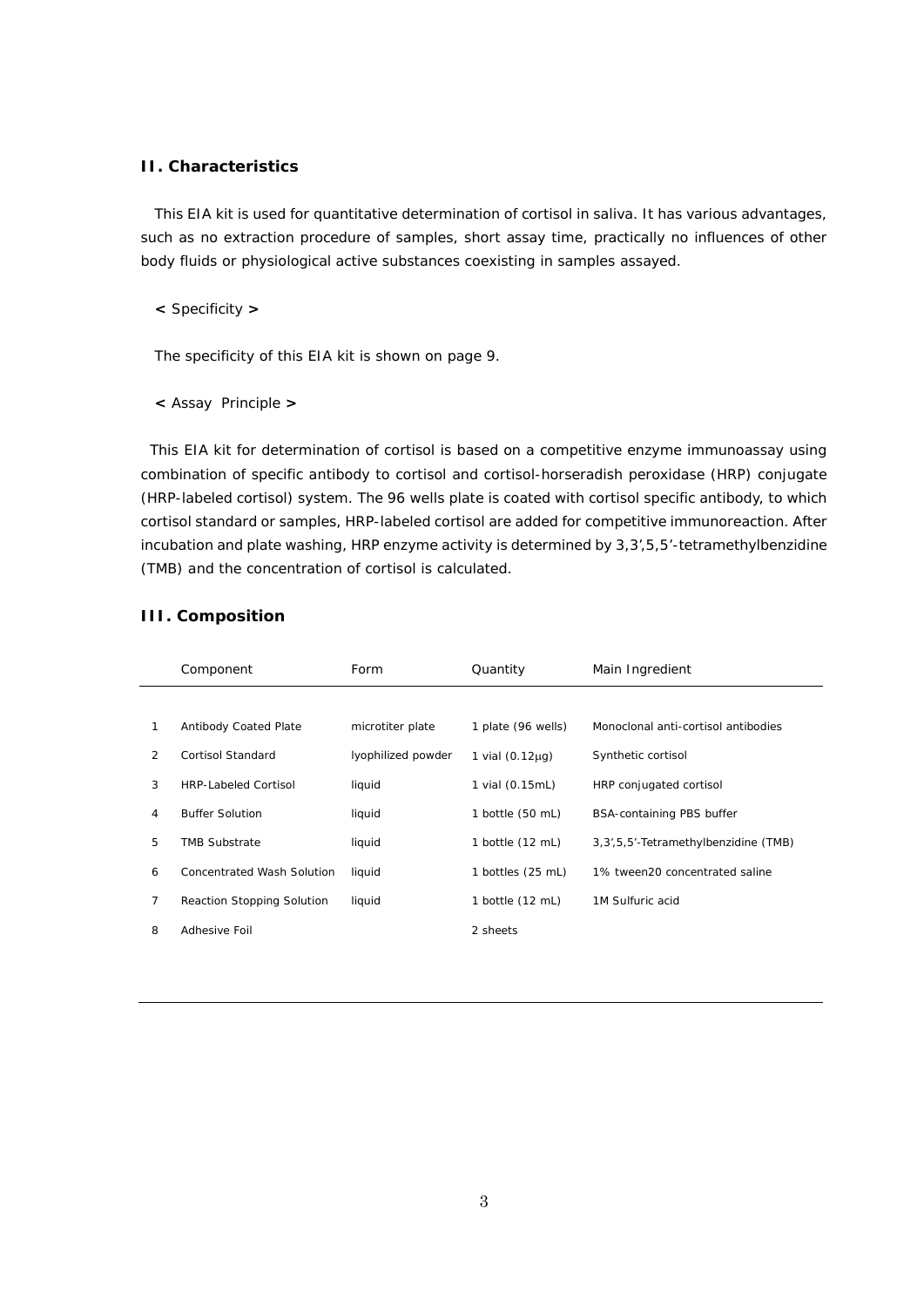# **IV. Method**

- **<** Equipment required **>**
- 1. Photometer for microtiter plate (plate reader), which can read extinction 2.5 at 450 nm
- 2. Washing device for microtiter plate and dispenser with aspiration system (optional)
- 3. Micropipettes for volumes between 50  $\mu$ L –1000  $\mu$ L
- 4. Multi-channel pipettes for 8 or 12 wells and the tips
- 5. Polypropylene tubes for preparation of standard solutions
- 6. A microplate shaker (210-220 rpm)
- 7. Graduated cylinder (1,000 mL)
- 8. Distilled or deionized water
- **<** Preparatory work **>**
- 1. Preparation of cortisol standard solution: Reconstitute lyophilized **Cortisol Standard** (0.12µg /vial) with 1mL of **Buffer Solution** which affords 12µg/dL standard solution. The reconstituted cortisol standard solution (0.2mL) is diluted with 0.6 mL of **Buffer Solution** that yields 3µg/dL standard solution. The standard solution (3µg/dL ) (0.2mL) is diluted with 0.4mL of **Buffer Solution** to yield  $1\mu$ g/dL of standard solution. Repeat the same dilution to make standard solution of 0.333, 0.111, 0.037, and 0.012µg/dL, respectively. **Buffer Solution** is used as 0  $\mu$  g/dL.
- 2. Preparation of HRP-labeled cortisol solution: Centrifuge the vial gentlely before dilution; then take 0.085mL of **HRP-Labeled Cortisol** from the labeled vial to dilute with 17mL of Buffer Solution completely.
- 3. Preparation of wash solution: Dilute one bottle of **Concentrated Wash Solution** (25 mL) to 500 mL with distilled or deionized water.
- 4. Other reagents are ready for use.

< Assay procedure **>**

- 1. Before starting assay, bring all the reagents to room temperature (22-25°C).
- 2. Add 200 µL of **Buffer Solution** to each well and keep it for about 10 minutes, and then aspirate or decant the **Buffer Solution** in the wells. Invert the plate and tap it onto an absorbent surface, such as paper toweling, to ensure blotting free of most residual **Buffer Solution**.
- 3. Pipet 50 µL of cortisol standard solutions (0, 0.012, 0.037, 0.111, 0.333, 1, and 3µg/dL ) or samples, after vortexed, into appropriate wells. Add 150µL of HRP-labeled cortisol solution into each well.
- 4. Cover the plate with adhesive foil and incubate it on a shaker at 210-220 rpm at room temperature for 60 minutes.
- 5. After incubation, take off the adhesive foil, aspirate or decant the solutions in the wells. Add 350 µL of diluted wash solution to each well and keep it for about 30 seconds, and then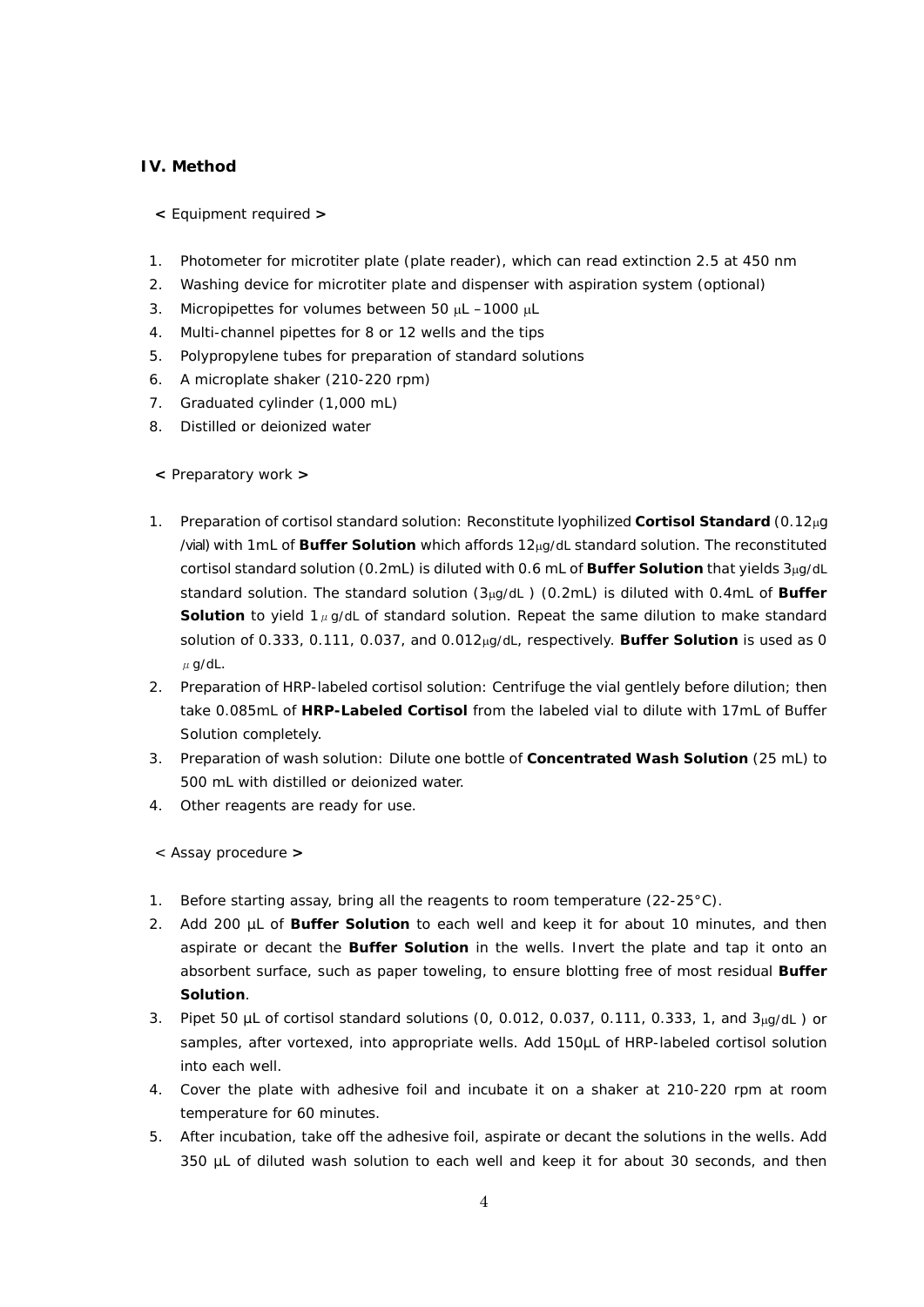aspirate or decant the wash solution in the wells. Repeat this wash process 6 times (total 7 times). Finally, invert the plate and tap it onto an absorbent surface, such as paper toweling, to ensure blotting free of most residual wash solution.

- 6. Add 100 µL of **TMB Substrate** into each well.
- 7. Cover the plate with adhesive foil and incubate it on a shaker at 210-220 rpm at room temperature for 30 minutes.
- 8. Add 100 µL of **Reaction Stopping Solution** into each well to stop color reaction.
- 9. Read the optical absorbance of the wells at 450 nm (if possible, read 620nm for correction).
- 10. The assay fits best to a 4 (or 5)-parameter logistic equation,  $Y = (a-d)/(1+(x/c) \wedge b)+d$ ; here a,b,c,d represent constant parameter. Alternatively, calculate mean optical density values of wells containing standard solutions or their percent bound to maximum binding wells (0 µg/dL) and plot a standard curve on a semi-logarithmic graph paper (abscissa: concentrations of standard; ordinate: optical density or bound%). Use the average optical density or bound% of each sample to determine the corresponding value by simple interpolation from the standard curve. The results should be multiplied by the diluting factor to obtain the actually concentrations for undiluted unknown samples.

# **V. Notes**

- 1. It is recommended that saliva samples should be collected by using special colleting tubes such as Saliva Oral Swab (SOS) and Swab storage tube (Salimetrics, Item No. 5001.02+ Item No.5001.05); or Saliva Collection Aid (SCA) and cryovial (Salimetrics, Item No. 5016.02+ Item No. 5002.01~06). The collected saliva samples with SOS should be centrifuged at 3,000 X g for 15 minutes and the supernatant should be stored below -30°C if tested later. If using SCA, the collected saliva samples should be stored below -30°C immediately, and then returned to room temperature for centrifugation at 3,000 X g for 15 minutes on the assay day. Avoid repeated freezing and thawing of samples.
- 2. Avoid sample collection within 60 minutes after eating a meal or within 12 hours after consuming alcohol.
- 3. Avoid taking acidic or high sugar foods and caffeine drinks before collection.
- 4. To avoid the influences of food ingredients, rinse mouth thoroughly with water, then collected after an interval for at least 10 minutes before collection. Tooth brushing is not recommended.
- 5. Do not use samples contaminated with blood.
- 6. Do not use sodium azide as a preservative for collected samples.
- 7. Cortisol standard solutions and HRP-labeled cortisol solution should be prepared immediately before use. If the kit used dividedly, the rest of the reconstituted cortisol standard solution (12 µg/dL), **HRP-Labeled Cortisol Solution** and **TMB substrate** except wash solution and **Reaction Stopping Solution** should be stored at 4°C and used within 2 weeks. Diluted standard solutions, except 12µg/dL of standard solution, and diluted HRP-labeled cortisol solution should not be reused for another assay.
- 8. Samples which values over than upper detection limit should be diluted with **Buffer Solution** and measured once more.
- 9. Because prednisolone, dexamethasone and 21-deoxycortisol have a relatively high cross-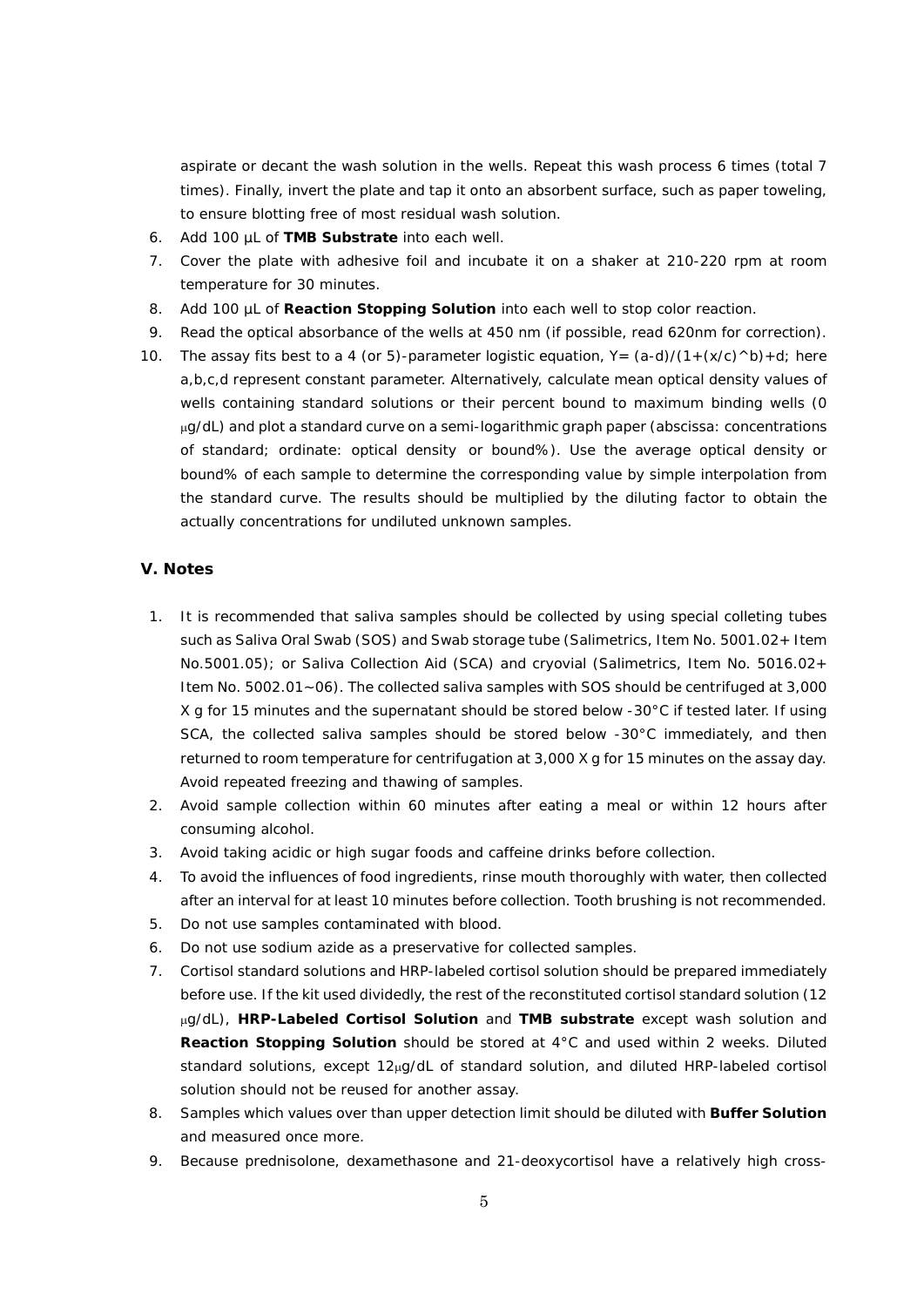reactivities with cortisol antibody in the kit, please take care when measuring such samples collected from who are treated with prednisolone or dexamethasone; or from who is 21-hydroxylase deficiency (21OHD) patient.

- 10. Incomplete washing of the microplate will interfere with assay precision. If a microplate washer is not available, completely aspirate the solutions in the wells of assay plate to be removed or decant them by inverting the plate and tapping it onto absorbent tissue in each wash cycle. Ensure that there is no residual wash solution in the wells after final wash.
- 11. As pipetting operations may affect precision of the assay, pipet cortisol standard solutions or samples precisely into the wells of assay plate. In addition, use clean test tubes or vessels in assay and a new tip for each standard diluting process and for each sample or standard solution pipetting to avoid cross contamination.
- 12. Perform all the determination in duplicate.
- 13. To quantitate accurately, always run a standard curve for each assay.
- 14. Color reaction should be carried out under the light proof condition.
- 15. Read optical absorbance of reaction solution in wells as soon as possible after stopping the color reaction.
- 16. Protect the reagents from strong light (e.g. direct sunlight) during storage and assay.
- 17. Satisfactory performance of the assay will be guaranteed only when reagents are used from combination pack with identical lot number.

#### **VI. Performance Characteristics**



#### Typical standard curves of cortisol (saliva) EIA

**<** Assay range **>** 0.012– 3.000µg/dL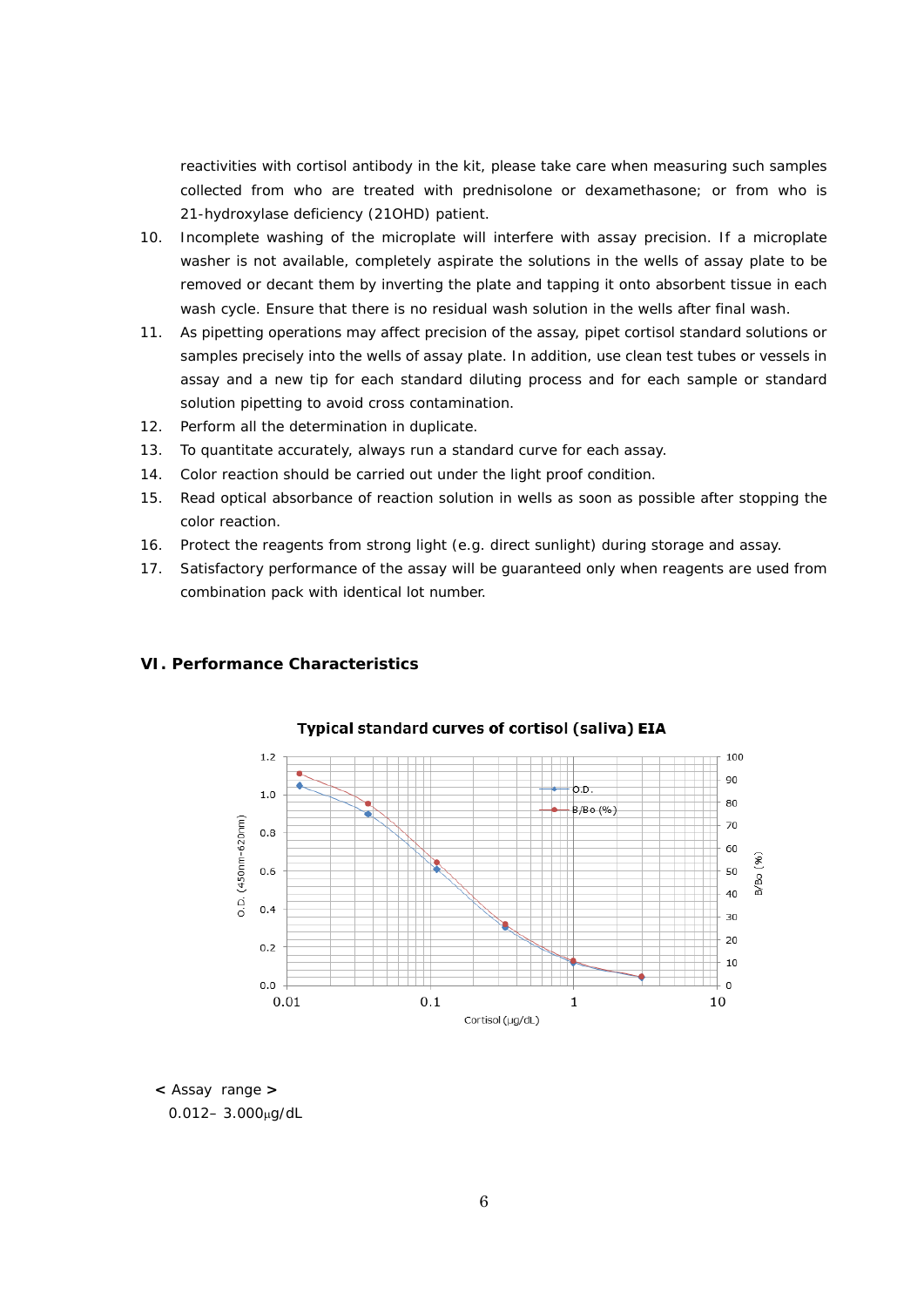# **<**Sensitivity**>**

Sensitivity can be calculated using the following formula under the guidelines listed in the National Committee for Clinical Laboratory Standards (NCCLS) Evaluation Protocols <sup>(4)</sup>.

Sensitivity ( $\mu$ g/dL) = (Optical Density of 0µg/dL-Optical Density of 0.012µg/dL)

**<** Precision and reproducibility **>**

| Saliva sample | Intra-assay variation (mean $\pm$ SD, n=10) Inter-assay variation (mean $\pm$ SD, n=8) |     |                       |     |
|---------------|----------------------------------------------------------------------------------------|-----|-----------------------|-----|
|               | Measured $(\mu q/dL)$                                                                  | %CV | Measured $(\mu q/dL)$ | %CV |
|               | $0.246 \pm 0.010$                                                                      | 4.1 | $0.241 \pm 0.014$     | 5.9 |
|               | $0.671 \pm 0.031$                                                                      | 3.9 | $0.653 \pm 0.028$     | 4.3 |
|               | $1.033 \pm 0.041$                                                                      | 4.6 | $0.982 \pm 0.058$     | 5.9 |

**<sup>&</sup>lt;** Analytical recovery **>**

| Saliva sample | Cortisol                    | Observed     | Expected     | Recovery |
|---------------|-----------------------------|--------------|--------------|----------|
|               | added (µg/dL)               | $(\mu g/dL)$ | $(\mu g/dL)$ | $(\%)$   |
|               | $\mathbf{O}$                | 0.225        |              |          |
|               | 0.067                       | 0.282        | 0.292        | 96.6     |
| Α             | 0.2                         | 0.411        | 0.425        | 96.7     |
|               | 0.8                         | 0.964        | 1.025        | 94.1     |
|               | $\mathsf{O}$                | 0.232        |              |          |
| $\sf B$       | 0.067                       | 0.296        | 0.299        | 99.0     |
|               | 0.2                         | 0.397        | 0.432        | 91.9     |
|               | 0.8                         | 0.984        | 1.032        | 95.3     |
|               | $\mathbf 0$                 | 0.253        |              |          |
| $\mathsf C$   | 0.067                       | 0.339        | 0.320        | 105.9    |
|               | 0.2                         | 0.469        | 0.453        | 103.5    |
|               | 0.8                         | 1.017        | 1.053        | 96.6     |
|               | $\mathsf{O}\xspace$         | 0.460        |              |          |
| D             | 0.067                       | 0.514        | 0.527        | 97.5     |
|               | 0.2                         | 0.625        | 0.660        | 94.7     |
|               | 0.8                         | 1.138        | 1.260        | 90.3     |
|               | $\mathsf{O}$                | 0.282        |              |          |
|               | 0.067<br>$\mathsf{E}% _{0}$ | 0.356        | 0.349        | 102.0    |
|               | 0.2                         | 0.482        | 0.482        | 100.0    |
|               | 0.8                         | 1.054        | 1.082        | 97.4     |
|               | $\mathsf{O}\xspace$         | 0.262        |              |          |
| F             | 0.067                       | 0.329        | 0.329        | 100.0    |
|               | 0.2                         | 0.462        | 0.462        | 100.0    |
|               | 0.8                         | 0.968        | 1.062        | 91.1     |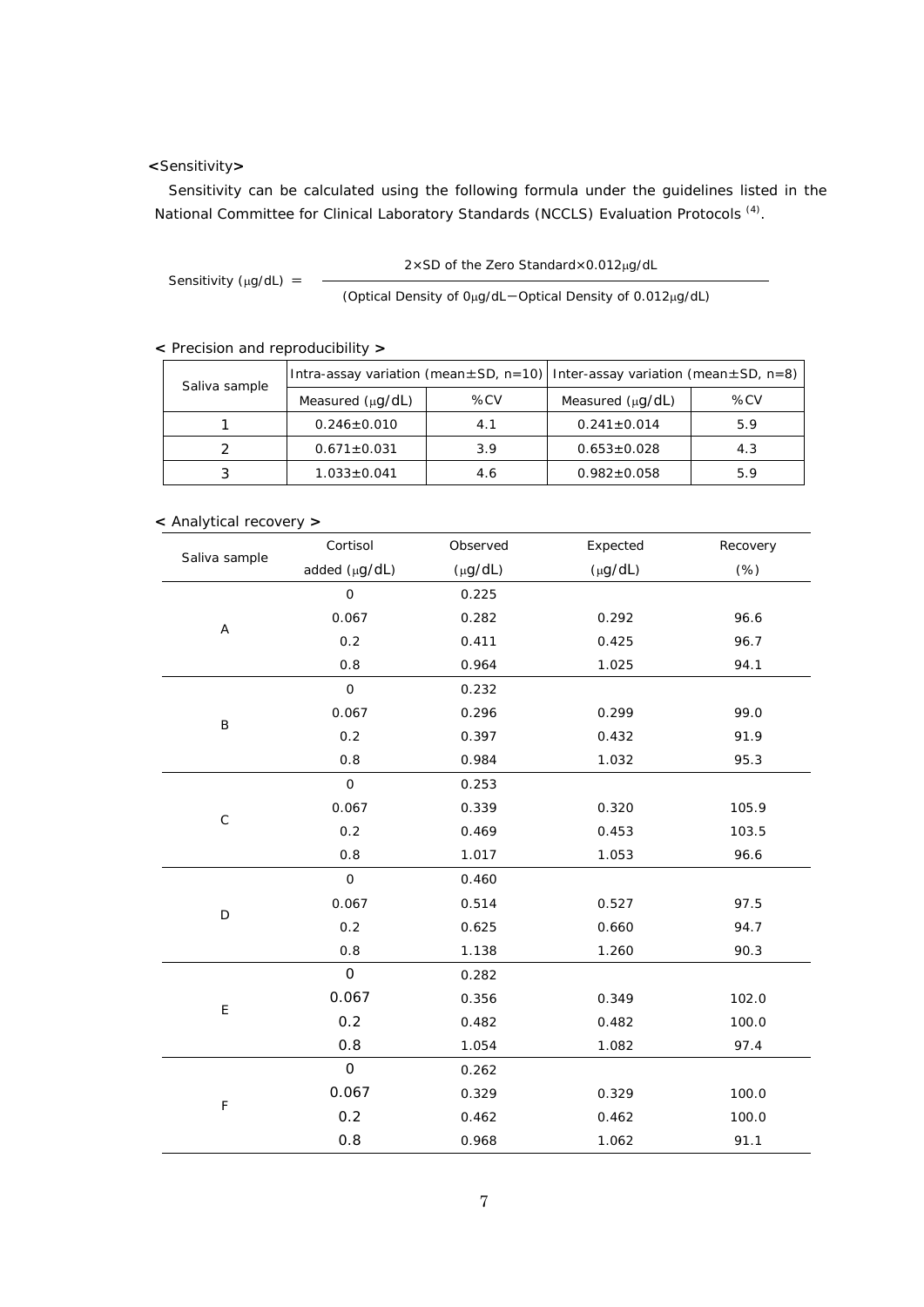## **<**Dilution test**>**

| Saliva sample | Dilution ratio | Observed     | Expected     | % Of expected |
|---------------|----------------|--------------|--------------|---------------|
|               | (1X)           | $(\mu g/dL)$ | $(\mu g/dL)$ |               |
|               | $\mathbf{1}$   | 0.237        |              |               |
|               | $\mathbf 2$    | 0.122        | 0.119        | 102.5         |
| No.1          | $\sqrt{4}$     | 0.065        | 0.059        | 110.2         |
|               | 8              | 0.036        | 0.030        | 120.0         |
|               | $\mathbf{1}$   | 0.250        |              |               |
|               | $\sqrt{2}$     | 0.123        | 0.125        | 98.4          |
| No.2          | $\overline{4}$ | 0.061        | 0.063        | 96.8          |
|               | 8              | 0.031        | 0.031        | 100.0         |
|               | $\mathbf{1}$   | 0.287        |              |               |
|               | $\sqrt{2}$     | 0.141        | 0.144        | 97.9          |
| No.3          | 4              | 0.074        | 0.072        | 102.8         |
|               | 8              | 0.043        | 0.036        | 119.4         |
|               | $\mathbf{1}$   | 0.464        |              |               |
| No.4          | $\overline{2}$ | 0.236        | 0.232        | 101.7         |
|               | 4              | 0.122        | 0.116        | 105.2         |
|               | 8              | 0.063        | 0.058        | 108.6         |
|               | $\mathbf{1}$   | 0.324        |              |               |
| No.5          | $\sqrt{2}$     | 0.164        | 0.162        | 101.2         |
|               | $\sqrt{4}$     | 0.085        | 0.081        | 104.9         |
|               | 8              | 0.050        | 0.041        | 122.0         |
|               | $\mathbf{1}$   | 0.279        |              |               |
|               | $\sqrt{2}$     | 0.127        | 0.140        | 90.7          |
| No.6          | $\overline{4}$ | 0.059        | 0.070        | 84.3          |
|               | 8              | 0.026        | 0.035        | 74.3          |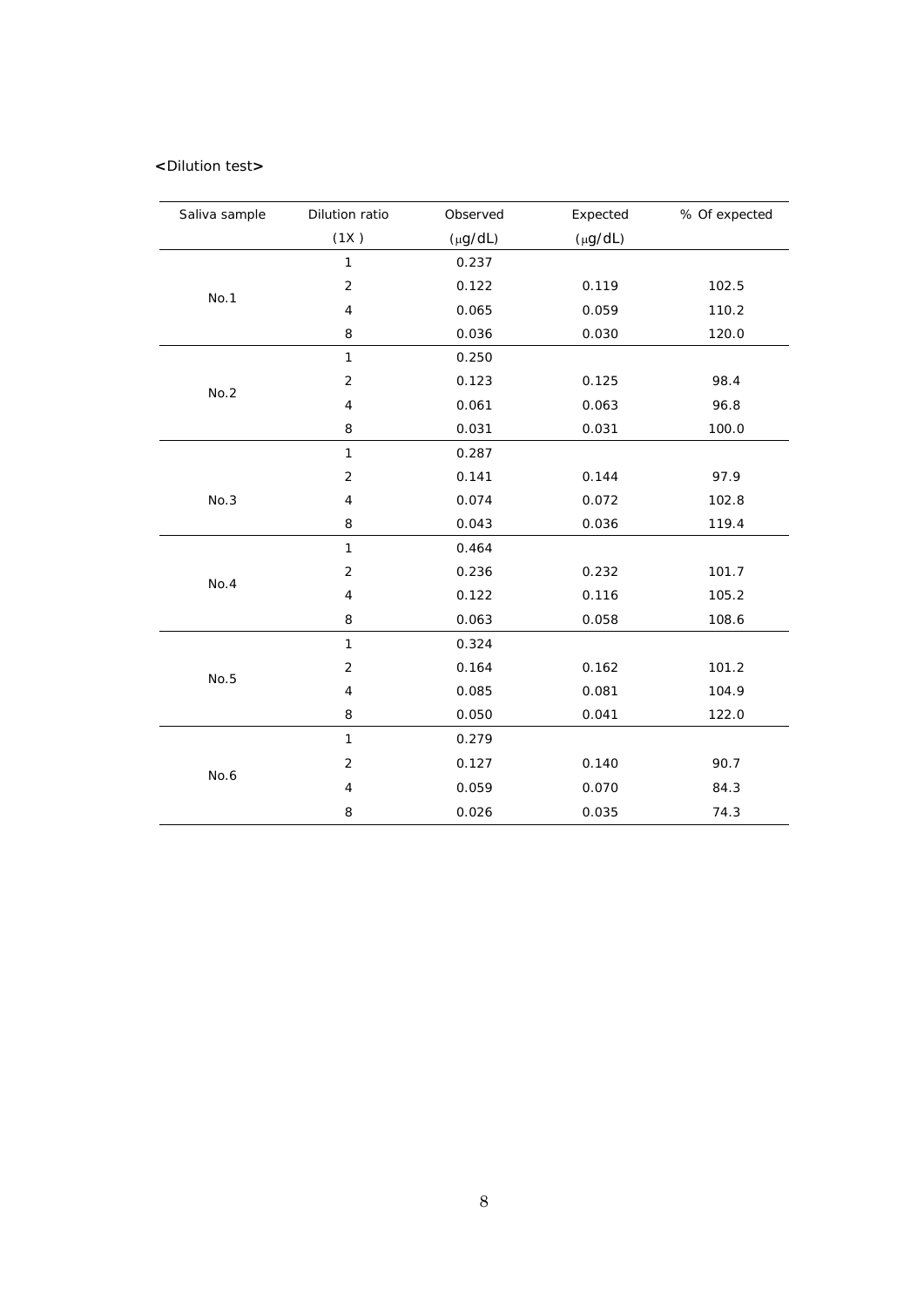### **<**Cross reactivity**>**

Cross reactivities of the antibody used in the kit.

| Compound                 | Spiked Concentration (µg/dL) | % Cross-reactivity |
|--------------------------|------------------------------|--------------------|
| Prednisolone             | 10                           | 11.159             |
| Prednisone               | 100                          | 0.301              |
| Cortisone                | 100                          | 1.980              |
| Corticosterone           | 100                          | 3.563              |
| 21-Deoxycortisol         | 10                           | 11.436             |
| 11-Deoxycortisol         | 100                          | 2.949              |
| 11-Dehydrocorticosterone | 100                          | 2.649              |
| 11-Deoxycorticosterone   | 100                          | 0.704              |
| Progesterone             | 1000                         | 0.044              |
| 17a-Hydroxyprogesterone  | 100                          | 0.602              |
| 11a-Hydroxyprogesterone  | 1000                         | 0.007              |
| Testosterone             | 1000                         | 0.012              |
| Aldosterone              | 1000                         | 0.084              |
| Betamethasone            | 100                          | 0.393              |
| Dexamethasone            | 10                           | 24.045             |
| <b>DHEA</b>              | 1000                         | 0.026              |
| 4-Androstene-3,17-dione  | 1000                         | 0.005              |
| 17β-Estradiol            | 1000                         | 0.005              |
| Triamcinolone            | 1000                         | 0.014              |
| Cholesterol              | 1000                         | Not detected       |

# **VII. Stability and Storage**

- **<** Storage **>** Store all the components in the kit at 2°C 8°C.
- **<** Shelf Life **>** The Kit is stable under the storage condition for 18 months from the date of manufacture. The expiry date is stated on the label of package.
- **<** Package **>** For 96 tests per one kit including standards.

# **VIII. References**

1. Knutsson U, Dahlgren J et al: **Circadian cortisol rhythms in heathy boys and girls: Relationship with age, growth, body composition, and pubertal development.** *J Clin Endocrinol Metab*  82:536-40, 1997